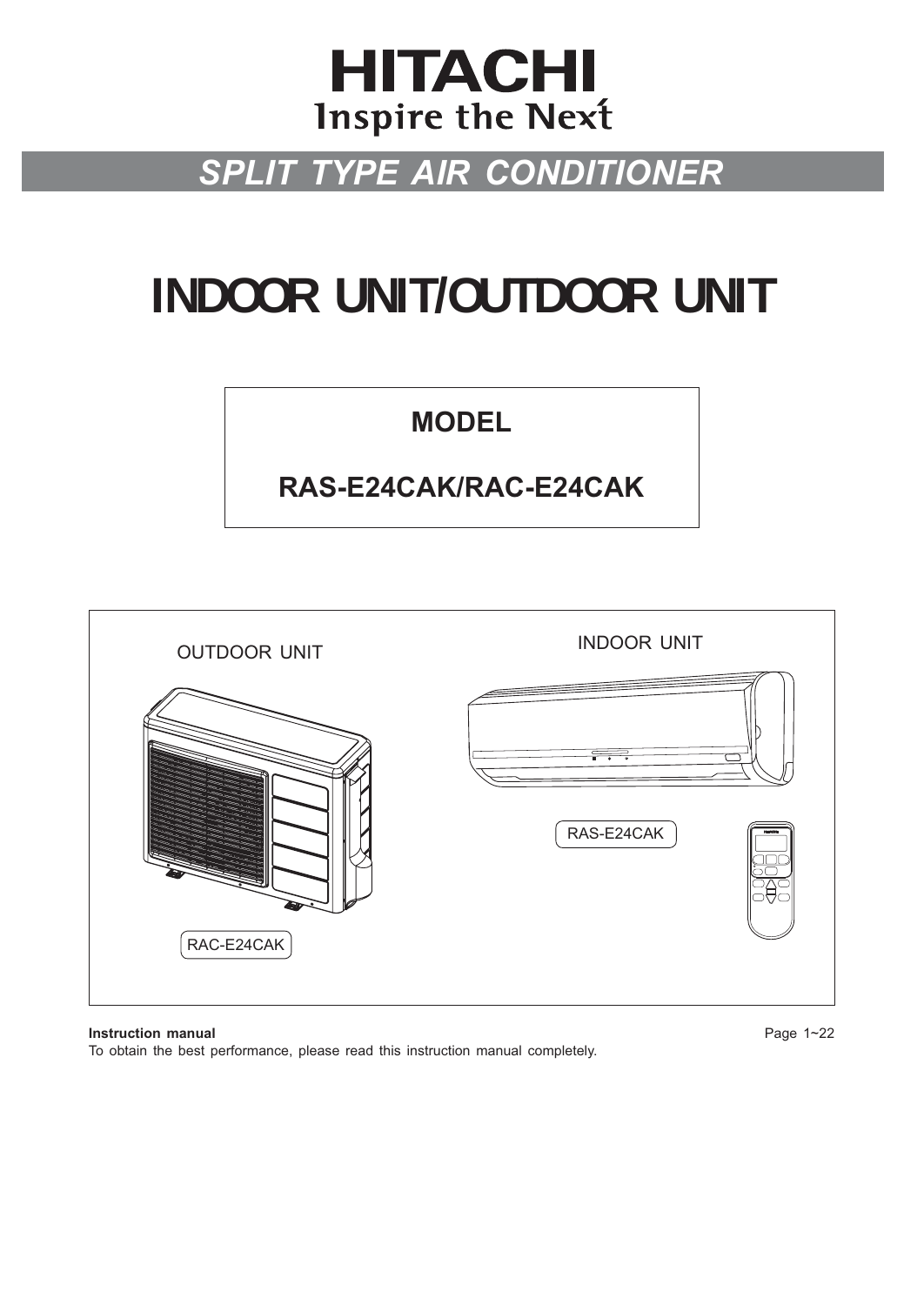

# **SAFETY PRECAUTION**

- Please read the "Safety Precaution" carefully before operating the unit to ensure correct usage of the unit.
- Pay special attention to signs of " **A Warning**" and " **A Caution**". The "Warning" section contains matters which, if not observed strictly, may cause death or serious injury. The "Caution" section contains matters which may result in serious consequences if not observed properly. Please observe all instructions strictly to ensure safety.
- The sign indicate the following meanings.



- Do not install near location where there is flammable gas. The outdoor unit may catch fire if flammable gas leaks around it.
	- Please ensure smooth flow of water when installing the drain hose.
		- Do not install the indoor unit in a machine shop or kitchen where vapor from oil or its mist flows to the indoor unit. The oil will deposit on the heat exchanger, thereby reducing the indoor unit performance and may deform and in the worst case, breake the plastic parts of the indoor unit.

## **PRECAUTIONS DURING SHIFTING OR MAINTENANCE**

● Should abnormal situation arises (like burning smell), please stop operating the unit and turn off the circuit breaker. Contact your agent. Fault, short circuit or fire may occur if you continue to operate the unit under abnormal situation.



- Please contact your agent for maintenance. Improper self maintenance may cause electric shock and fire.
- Please contact your agent if you need to remove and reinstall the unit. Electric shock or fire may occur if you remove and reinstall the unit yourself improperly.
- If the supply cord is damaged, it must be replaced by the special cord obtainable at authorized service/parts centers.

## **PRECAUTIONS DURING OPERATION**

• Avoid an extended period of direct air flow for your health.



**W A R N I N !**

**W A R N I N G**

**!**

**CAUTION !**

**G**

• Do not insert a finger, a rod or other objects into the air outlet or inlet. As the fan is rotating at a high speed, it will cause injury. Before cleaning, be sure to stop the operation and turn the breaker OFF.

● Do not use any conductor as fuse wire, this could cause fatal accident.





● During thunder storm, disconnect and turn off the circuit breaker.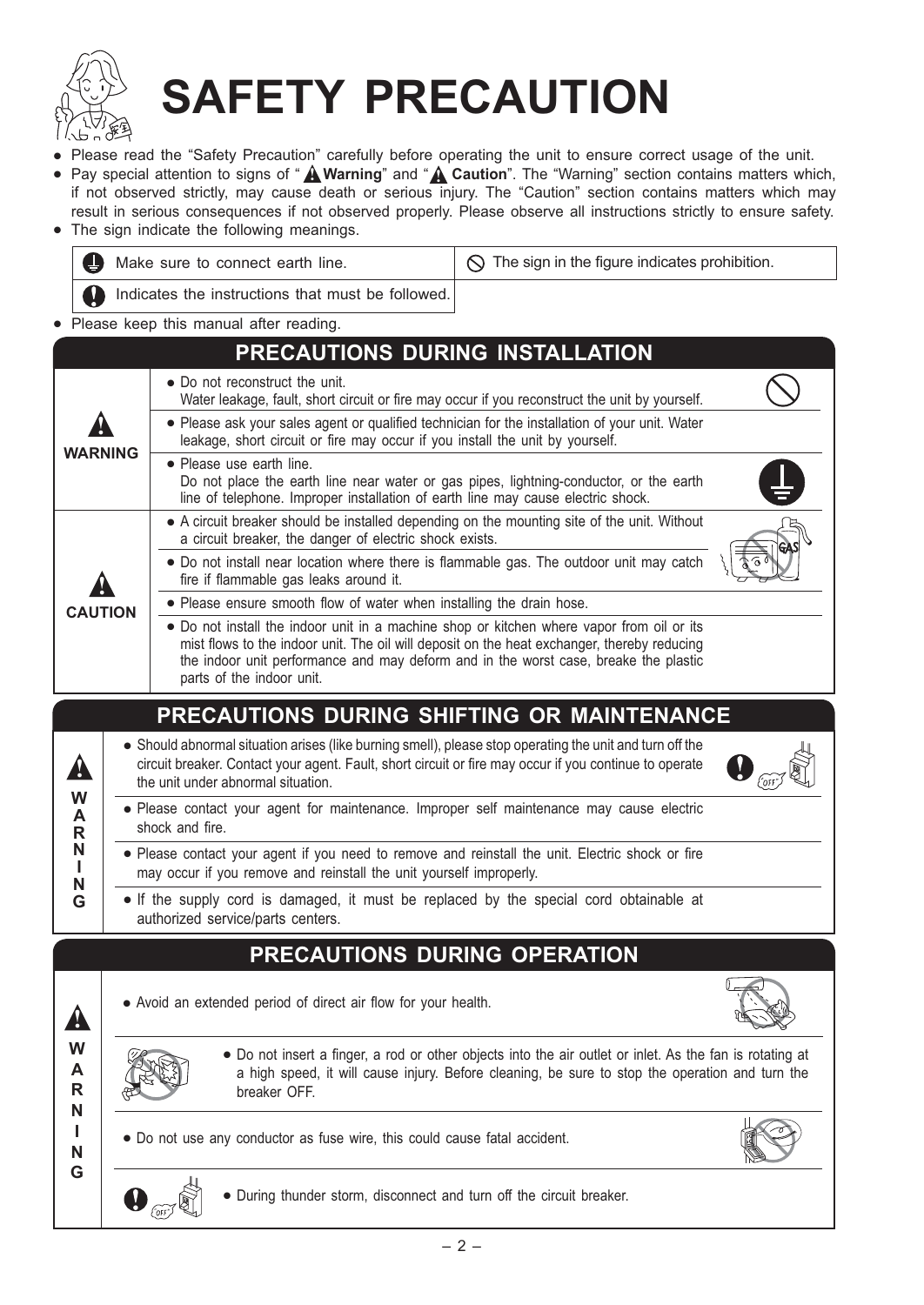## **PRECAUTIONS DURING OPERATION**

• The product shall be operated under the manufacturer specification and not for any other intended use.



- Do not attempt to operate the unit with wet hands, this could cause fatal accident.
- When operating the unit with burning equipments, regularly ventilate the room to avoid oxygen insufficiency.





● Do not direct the cool air coming out from the air-conditioner panel to face household heating apparatus as this may affect the working of apparatus such as the electric kettle, oven etc.

• Please ensure that outdoor mounting frame is always stable, firm and without defect. If not, the outdoor unit may collapse and cause danger.





● Do not splash or direct water to the body of the unit when cleaning it as this may cause short circuit.

● Do not use any aerosol or hair sprays near the indoor unit. This chemical can adhere on heat exchanger fin and blocked the evaporation water flow to drain pan. The water will drop on tangential fan and cause water splashing out from indoor unit.





**N**

**!**

● Please switch off the unit and turn off the circuit breaker during cleaning, the high-speed fan inside the unit may cause danger.

● Turn off the circuit breaker if the unit is not to be operated for a long period.





● Do not climb on the outdoor unit or put objects on it.

● Do not put water container (like vase) on the indoor unit to avoid water dripping into the unit. Dripping water will damage the insulator inside the unit and causes short-circuit.





- Do not place plants directly under the air flow as it is bad for the plants.
- When operating the unit with the door and windows opened, (the room humidity is always above 80%) and with the air deflector facing down or moving automatically for a long period of time, water will condense on the air deflector and drips down occasionally. This will wet your furniture. Therefore, do not operate under such condition for a long time.
- If the amount of heat in the room is above the cooling capability of the unit (for example: more people entering the room, using heating equipments and etc.), the preset room temperature cannot be achieved.
- This appliance is not intended for use by young children or infirm person unless they have been adequately supervised by a responsible person to ensure that they can use the appliance safely.
- Young children should be supervised to ensure that they do not play with the appliance.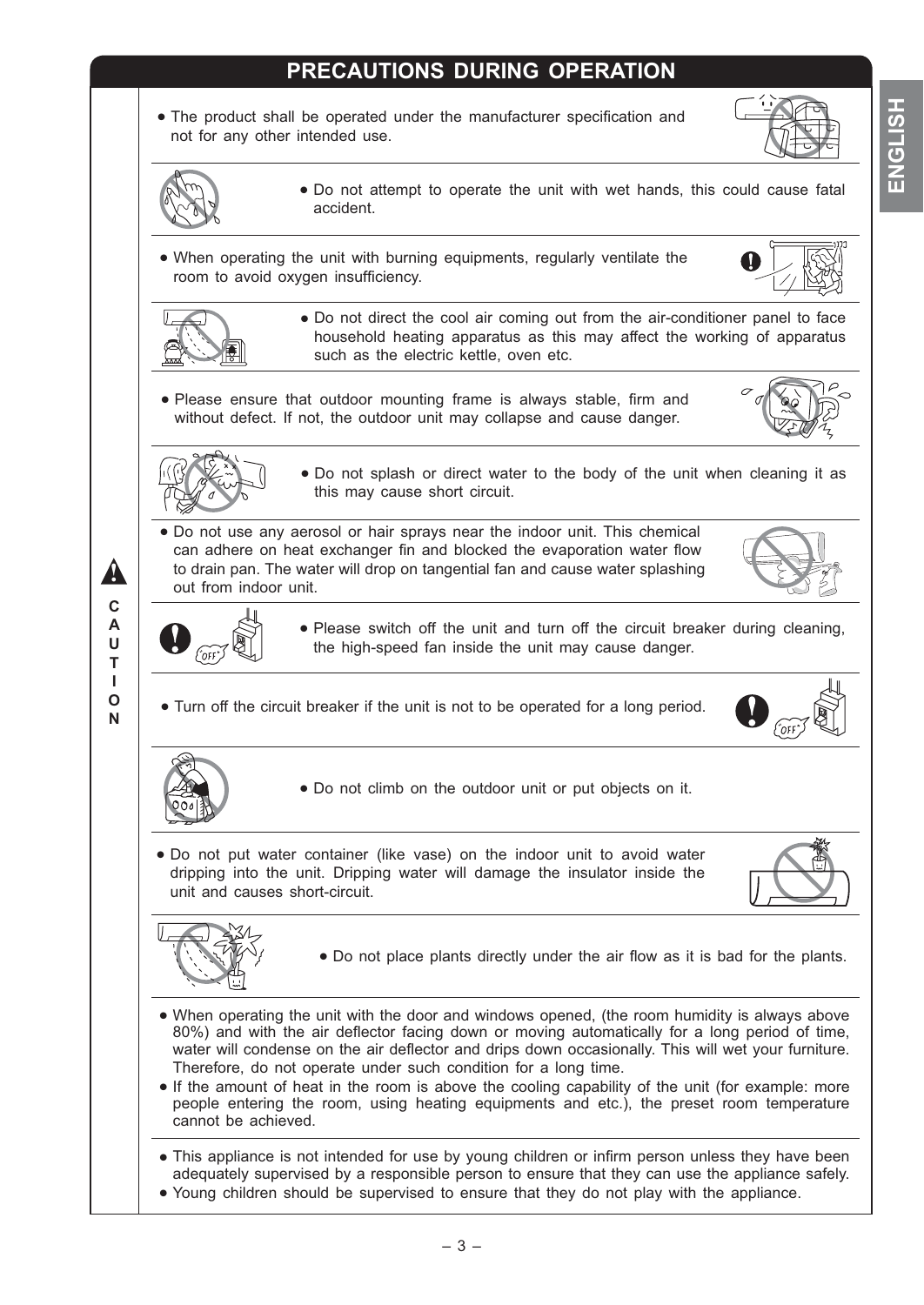## **INDOOR UNIT**

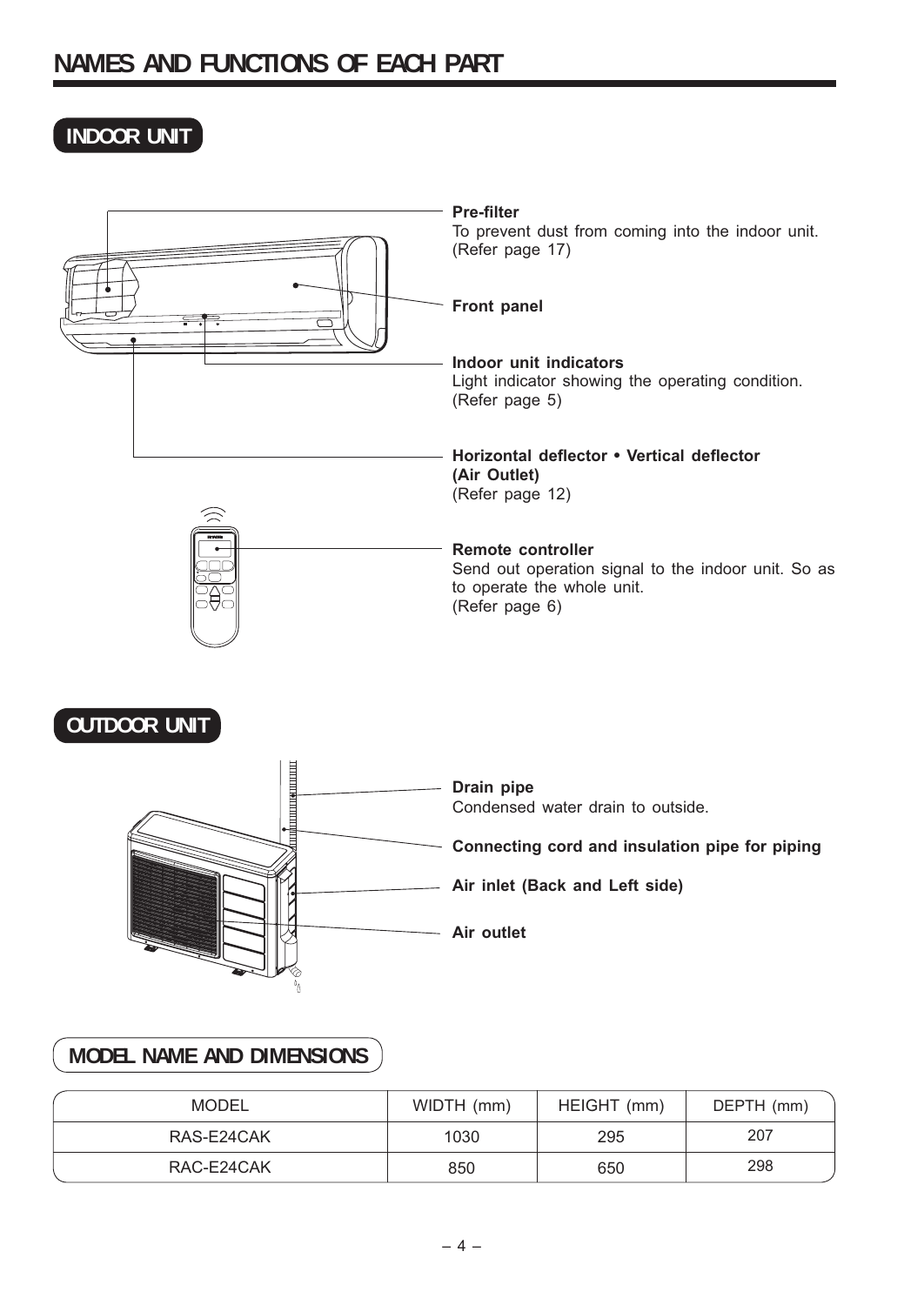## **INDOOR UNIT INDICATORS**



**OPERATION LAMP**

This lamp lights during operation.

#### **TIMER LAMP**

This lamp lights when the timer is working.

#### **FILTER LAMP**

When the device is operated for a total of about 200 hours, the FILTER lamp lights to indicate that it is time to clean the filter. The lamp goes out when the "  $(\overline{\times})$  (AUTO SWING)" button is pressed while the device is on "STANDBY MODE".

## **OPERATION INDICATOR**

• This figure shows the opening condition of front panel. Refer to page 16 in relation to how to open or close the front panel.



#### **TEMPORARY SWITCH**

Use this switch to start and stop when the remote controller does not work.

- By pressing the temporary switch, the operation is done in previously set operation mode.
- When the operation is done using the temporary switch after the power source is turned off and turn on again, the operation is done in automatic mode.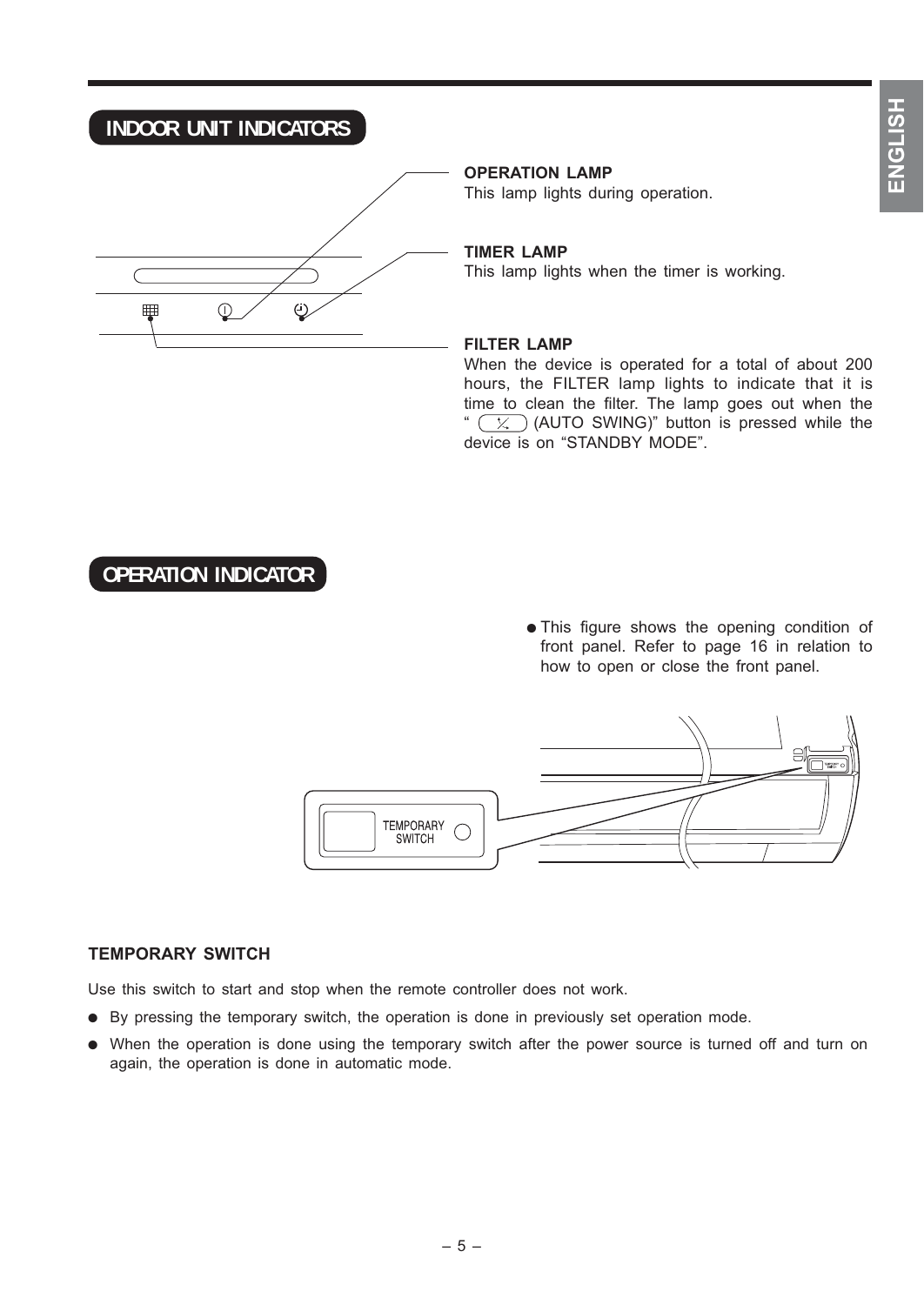#### **REMOTE CONTROLLER**

C

**A** 

攵

ල`

**STOP** TIMER SELECTOR

ON TIMER

 $-$  OFF TIMER AUTO SWING

This controls the operation of the indoor unit. Signal range to reach indoor unit is about 7 meters. If inverter lamp is used, the range of control may be shorter.

This unit can be fixed on a wall using the fixture provided. Before fixing it, make sure the indoor unit can be controlled from the remote controller.



#### **Precautions for Use**

- Do not put the remote controller in the following places.
	- In direct sunlight.
	- In the vicinity of a heater.
- Handle the remote controller carefully. Do not drop it on the floor, and protect it from water.
- Once the outdoor unit stops, it will not restart for about 3 minutes (unless you turn the power switch off and on or unplug the power cord and plug it in again).

This is to protect the device and does not indicate a failure.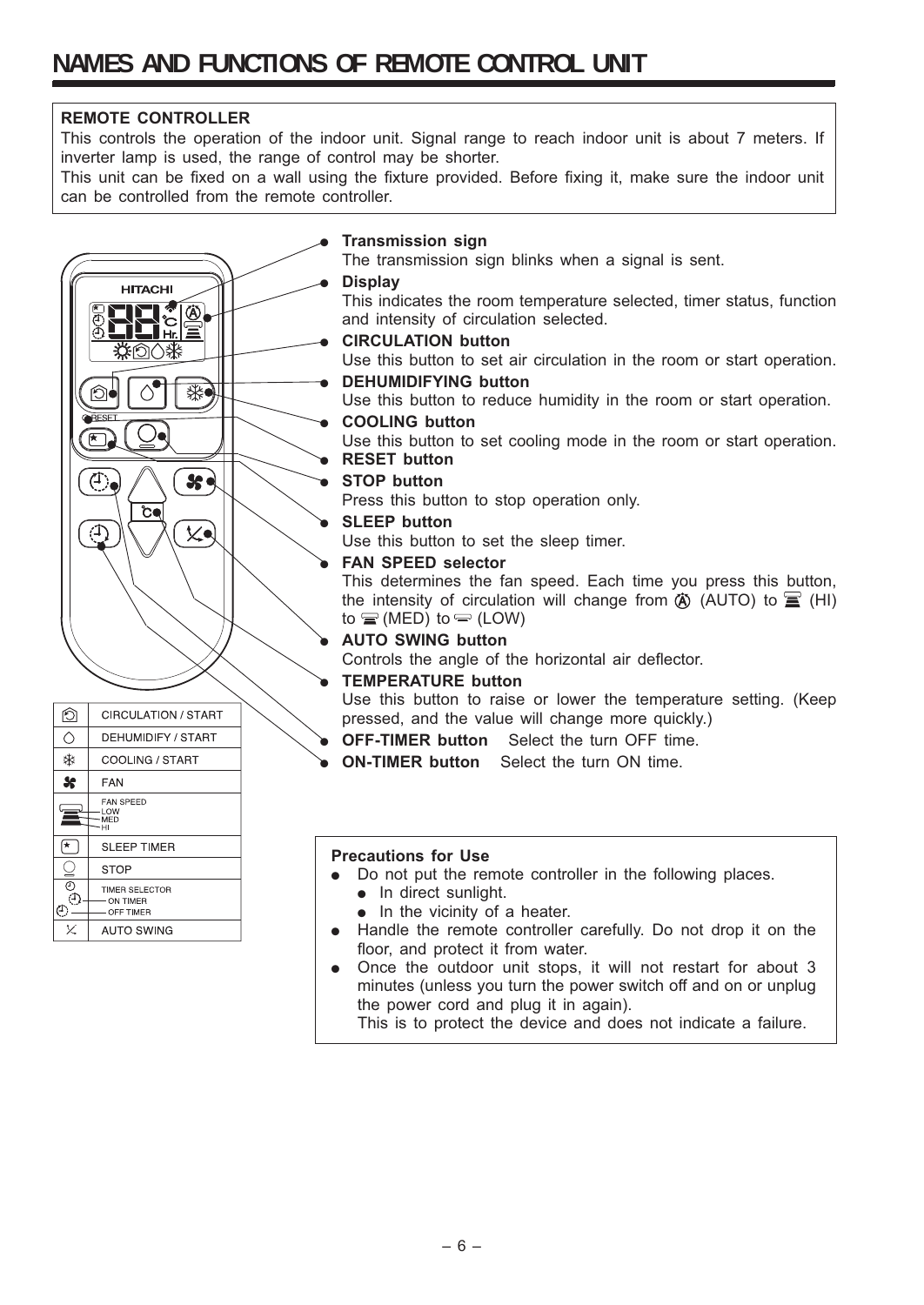Use the device for cooling when the outdoor temperature is  $21 \sim 43^{\circ}$ C. If indoor humidity is very high (over 80%), some dew may form on the air outlet grille of the indoor unit.



■ As the settings are stored in memory in the remote controller, you only have to press the  $*$  (COOLING) button to repeat the same setting next time.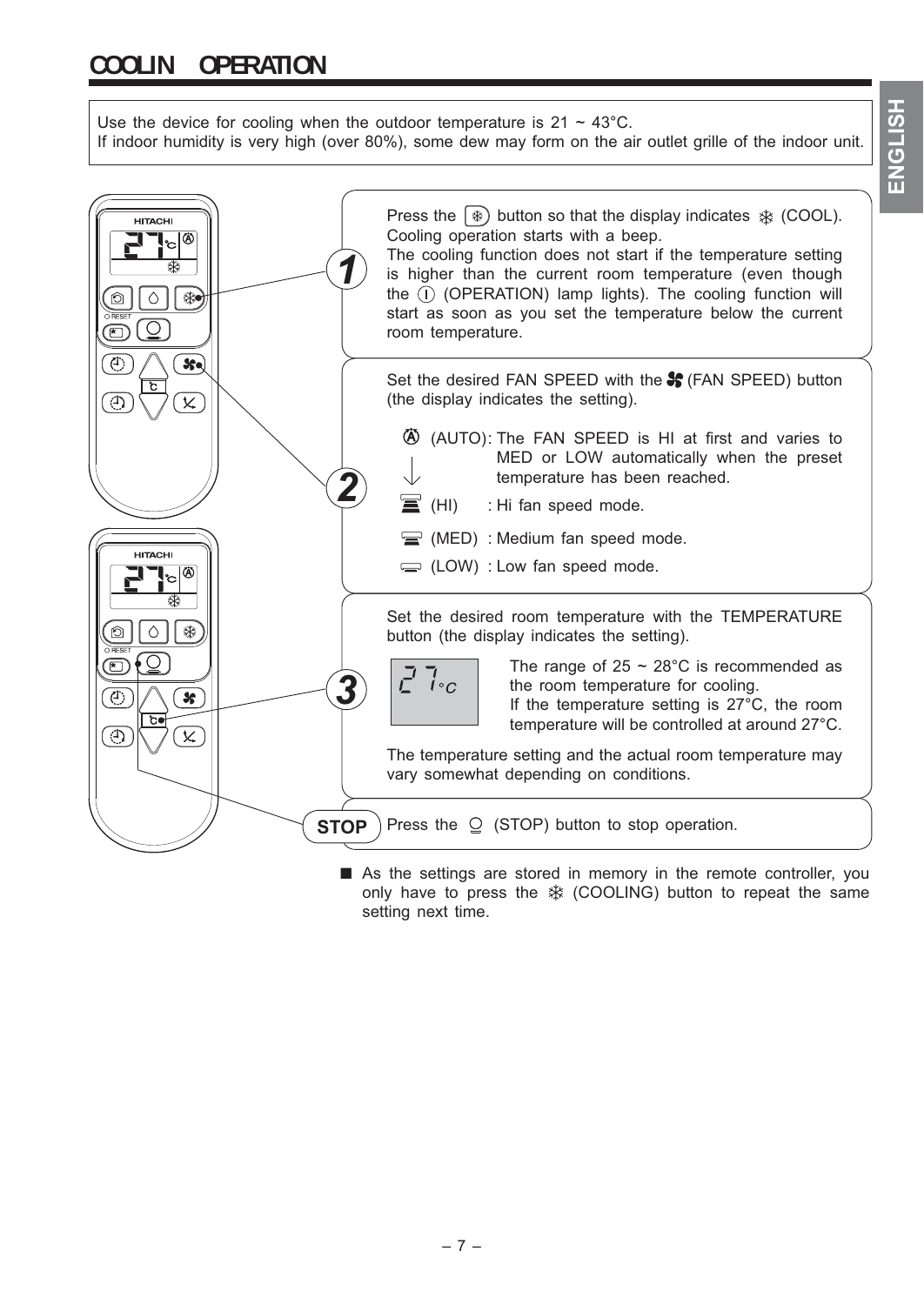## **DEHUMIDIF IN OPERATION**

Use the device for dehumidifying when the room temperature is over 16°C. When it is under 15°C, the dehumidifying function will not work.



#### ■ **Dehumidifying Function**

When the room temperature is higher than the temperature setting: The device will dehumidify the room and reducing the room temperature to the preset level.

When the room temperature is lower than the temperature setting: Dehumidifying will be performed at the temperature setting slightly lower than the current room temperature, regardless of the temperature setting. The function will stop (the indoor unit will stop emitting air) as soon as the room temperature becomes lower than the setting temperature.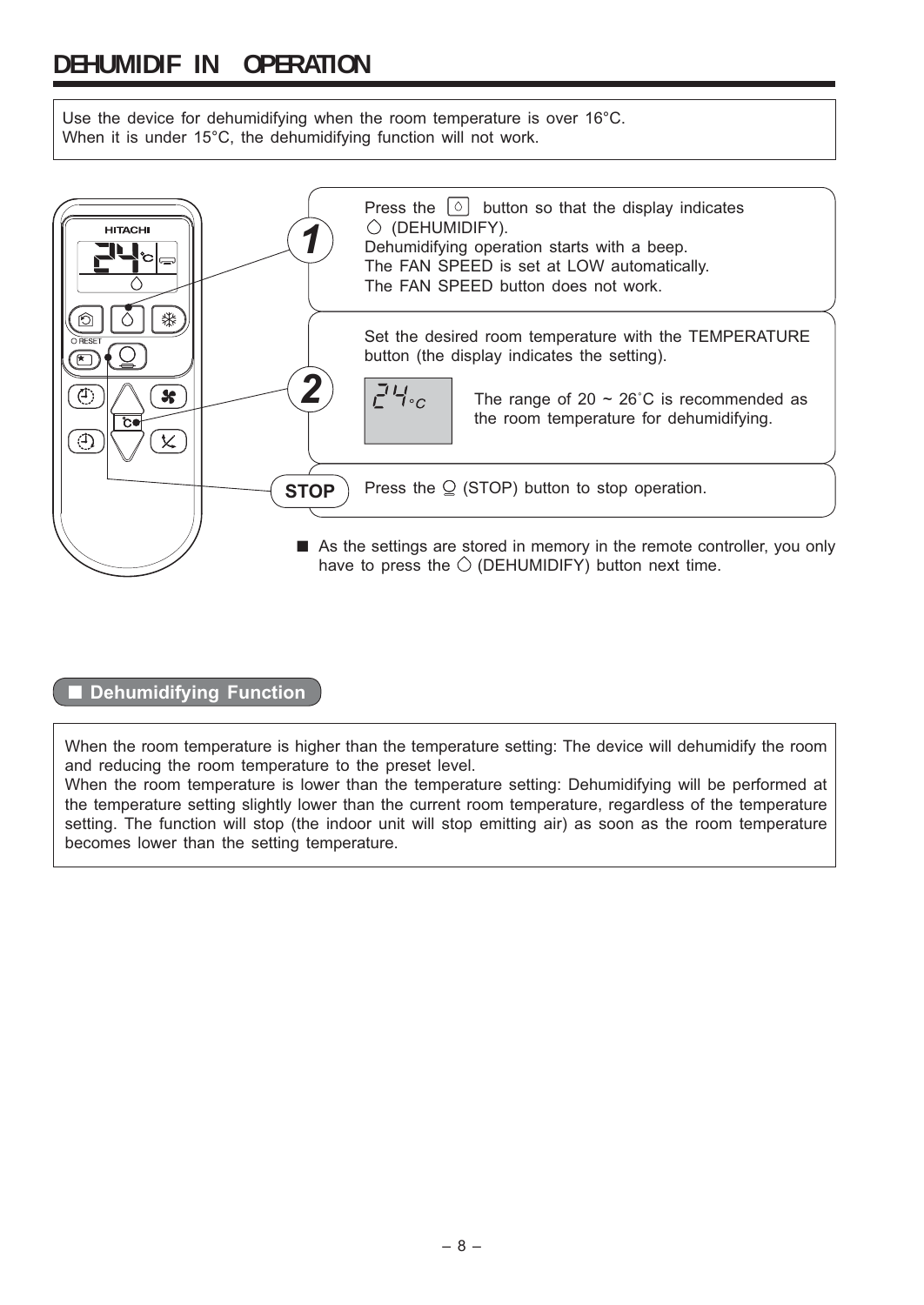## **CIRCULATION OPERATION**

| <b>HITACHI</b><br>$\mathbb{F}^{ \mathcal{O} }$<br>柴          | Press the $\textcircled{\tiny{\textcircled{\tiny{2}}}}$ button so that the display indicates<br>© (CIRCULATION).<br>Circulating operation starts with a beep.<br>Press the FAN SPEED button and select the desired FAN |
|--------------------------------------------------------------|------------------------------------------------------------------------------------------------------------------------------------------------------------------------------------------------------------------------|
| 8 <sub>9</sub><br>O                                          | SPEED (the display indicates your choice).                                                                                                                                                                             |
| c<br>t<br>$\overline{\mathsf{x}}$                            | Press the temperature control button to set to the desired<br>temperature.                                                                                                                                             |
| <b>STOP</b>                                                  | Press the $Q$ (STOP) button to stop operation.                                                                                                                                                                         |
| <b>HITACHI</b><br>柴<br>葱<br>$\sqrt{2}$<br>಄<br>℗<br>$\times$ | As the settings are stored in memory in the remote controller,<br>you only have to press the <b>b</b> (CIRCULATION) button next time.                                                                                  |

**ENGLISH**

ENGLISH

■ **Circulation Function** 

- During circulation operation, compressor does not run and there is no cooling operation with only indoor fan running.
- When the setting temperature is higher than room temperature, indoor fan will stop running.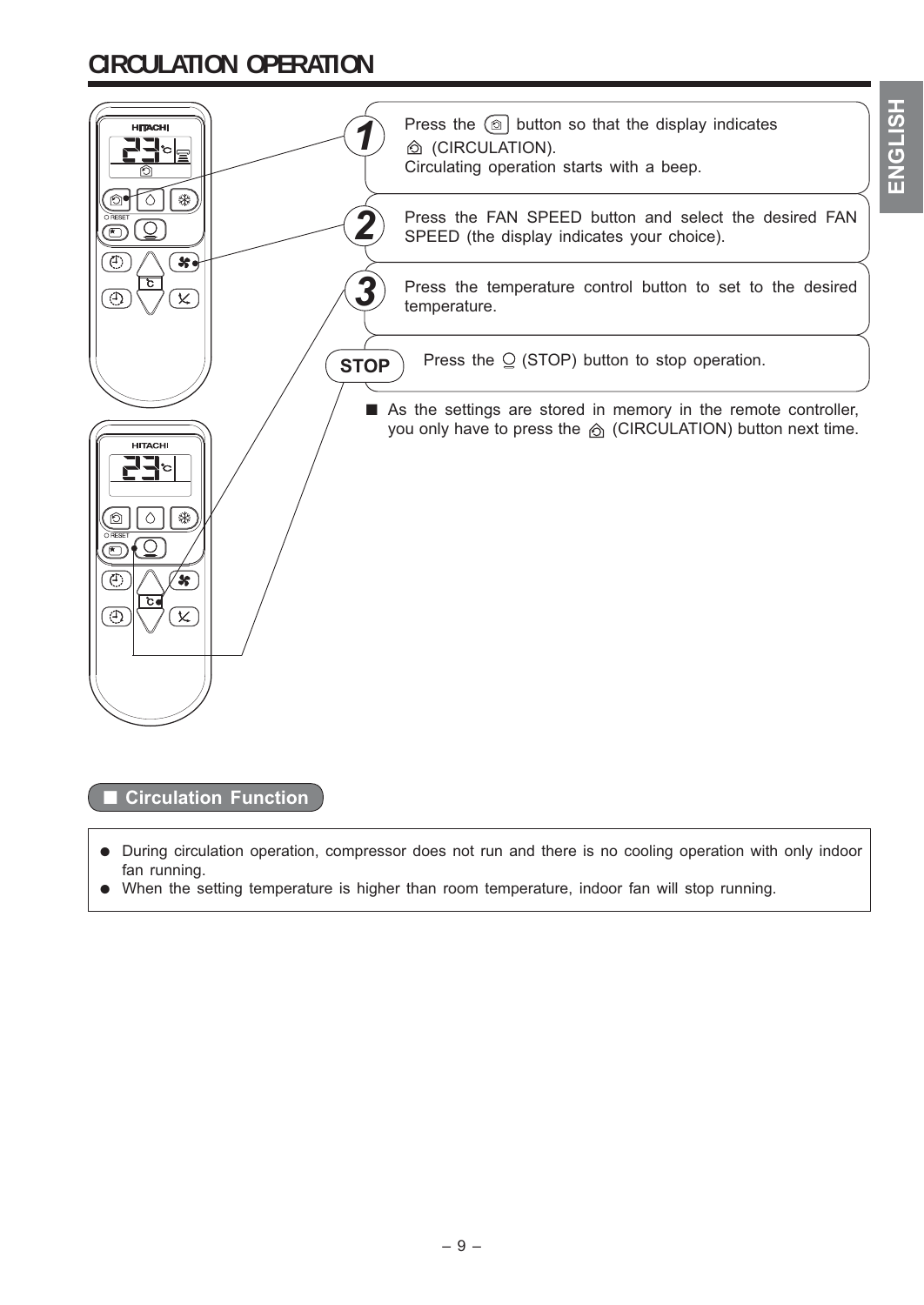Press the  $\epsilon$  (SLEEP) button, and the display changes as shown below.

|                     | Mode        | Indication                                                                                                                                                                                                                                                                                                                                              |
|---------------------|-------------|---------------------------------------------------------------------------------------------------------------------------------------------------------------------------------------------------------------------------------------------------------------------------------------------------------------------------------------------------------|
| <b>HITACHI</b><br>尖 | Sleep timer | $\rightarrow$ 1 hour $\rightarrow$ 2 hours $\rightarrow$ 3 hours $\rightarrow$ 7 hours $\rightarrow$<br>- Sleep timer off <                                                                                                                                                                                                                             |
| <b>SLEEP</b><br>ъ   |             | <b>Sleep Timer:</b> The device will continue working for the designated<br>number of hours and then turn off<br>Point the signal window of the remote controller toward the indoor<br>unit, and press the SLEEP button.<br>The timer information will be displayed on the remote controller.<br>The TIMER lamp lights with a beep from the indoor unit. |

### **Explanation of the sleep timer**

The device will control the FAN SPEED and room temperature automatically so as to be quiet and good for people's health.

You can set the sleep timer to turn off after 1, 2, 3 or 7 hours. The FAN SPEED and room temperature will be controlled as shown below.

#### Operation with the sleep timer

| <b>Function</b>                 |                                                                                                                                                                            | Operation                                                                                                                         |
|---------------------------------|----------------------------------------------------------------------------------------------------------------------------------------------------------------------------|-----------------------------------------------------------------------------------------------------------------------------------|
| Cooling<br>and<br>dehumidifying | The room temperature will<br>be controlled 2°C above the<br>temperature and the FAN<br>SPEED will be set to LOW<br>setting 1 hour after the setting<br>of the sleep timer. | $2^{\circ}$ C<br>Sleep $\frac{1}{4}$<br>△<br>△<br>timer set<br>7 hours later<br>2 hours<br>later<br>3 hours later<br>1 hour later |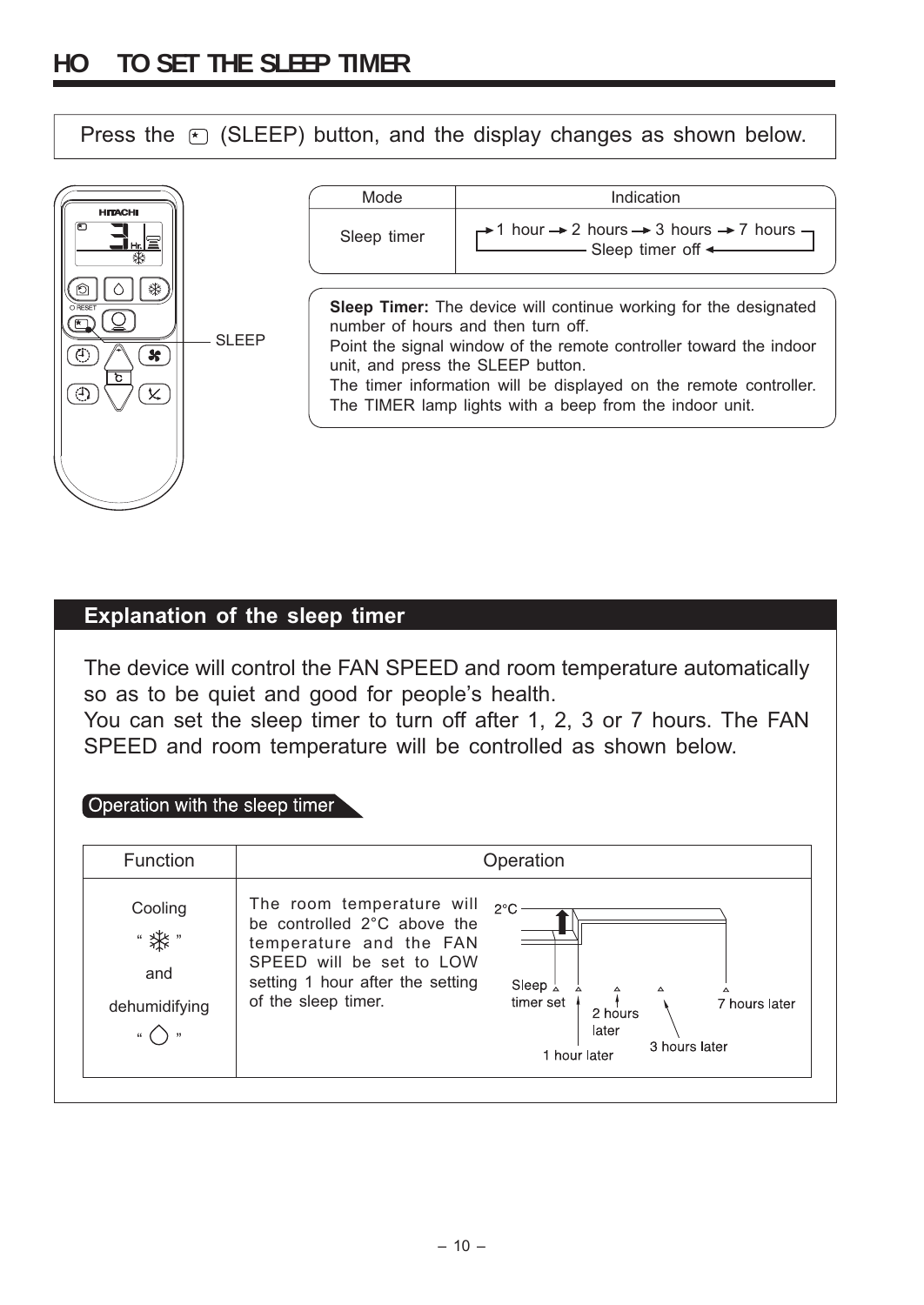■ ON Timer and OFF Timer are available.

#### **OFF Timer Reservation**

#### **OFF TIME setting**

- Select the OFF TIME by pressing the  $(\overline{A})$  (OFF) Button.
- Setting time will change according to the below sequence when you press the button.

1 hour interval



■ Operation stop at setting time



#### **ON TIME setting**

- Select the ON TIMER by pressing the  $\circledR)$  (ON) Button.
- Setting time will change according to the below sequence.

1 hour interval



**ON Timer Reservation by Conservation and Solution Conservation CON EXECUTE:** temperature at setting time (The starting time may different depend on the room temperature and set temperature).

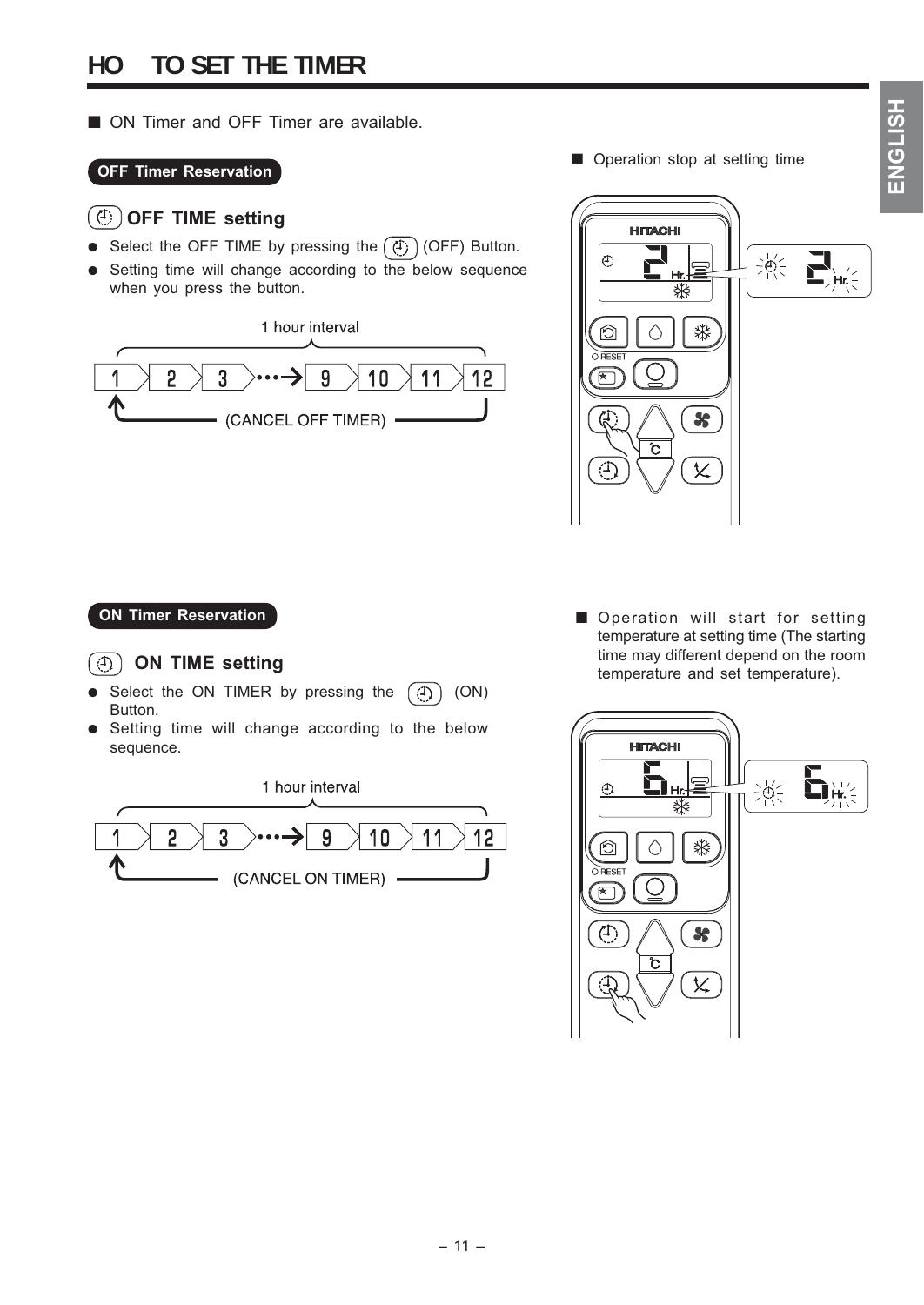## **AD USTIN THE AIR DEFLECTORS**



Adjustment of the conditioned air in the upward and downward directions.

The horizontal air deflector is automatically set to the proper angle suitable for each operation. The deflector can be swung up and down continuously and also set to the desired angle using the " $(x)$  (AUTO SWING)" button.

- If the "  $(X)$  (AUTO SWING)" button is pressed once, the horizontal air deflector swings up and down. If the button is pressed again, the deflector stops in its current position. Several seconds (about 6 seconds) may be required before the deflector starts to move.
- In "Cooling" operation, do not keep the horizontal air deflector swinging for a long time. Some dew may form on the horizontal air deflector and dew may drop.



*2* Adjustment of the conditioned air to the left and right.

Hold the vertical air deflector as shown in the figure and adjust the conditioned air to the left or right.

| $\sim$ | $\overline{}$ |
|--------|---------------|
|        |               |
|        |               |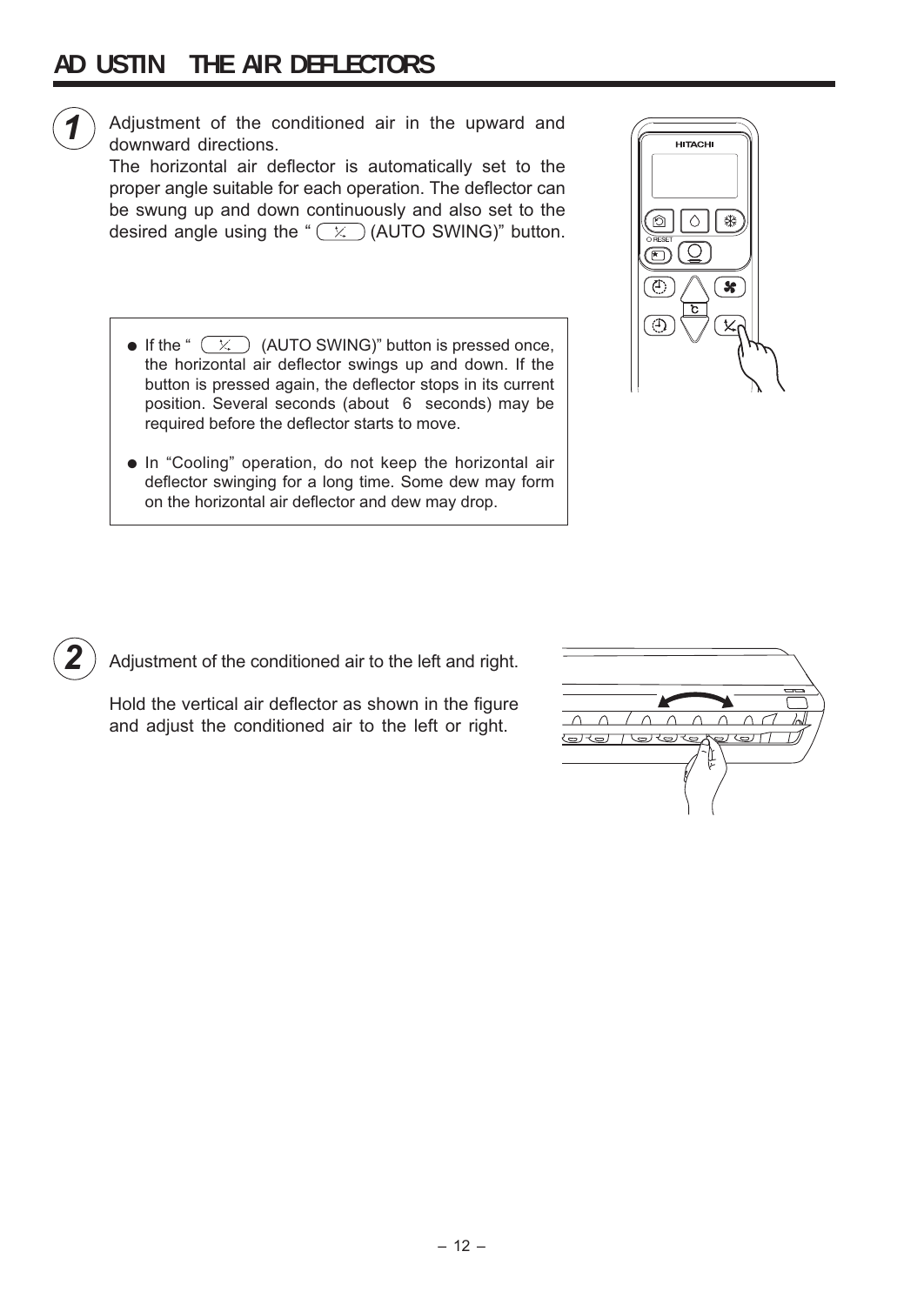When using the remote control, if there is no response from the air conditioner unit and/or the remote control has fading and dim displays, the batteries in the remote control device need to be removed and replaced with new ones





 $\circ$ 

Remove the cover as shown in the figure and take out the old batteries.  $\overline{\phantom{a}}$ 

Install the new batteries. The direction of the batteries should match the

marks in the case.

## **! CAUTION**

- 1. Do not use new and old batteries, or different kinds of batteries together.
- 2. Take out the batteries when you do not use the remote controller for 2 or 3 months.
- 3. Use high quality and high performance AAA batteries to avoid short operating life and electrolyte leakages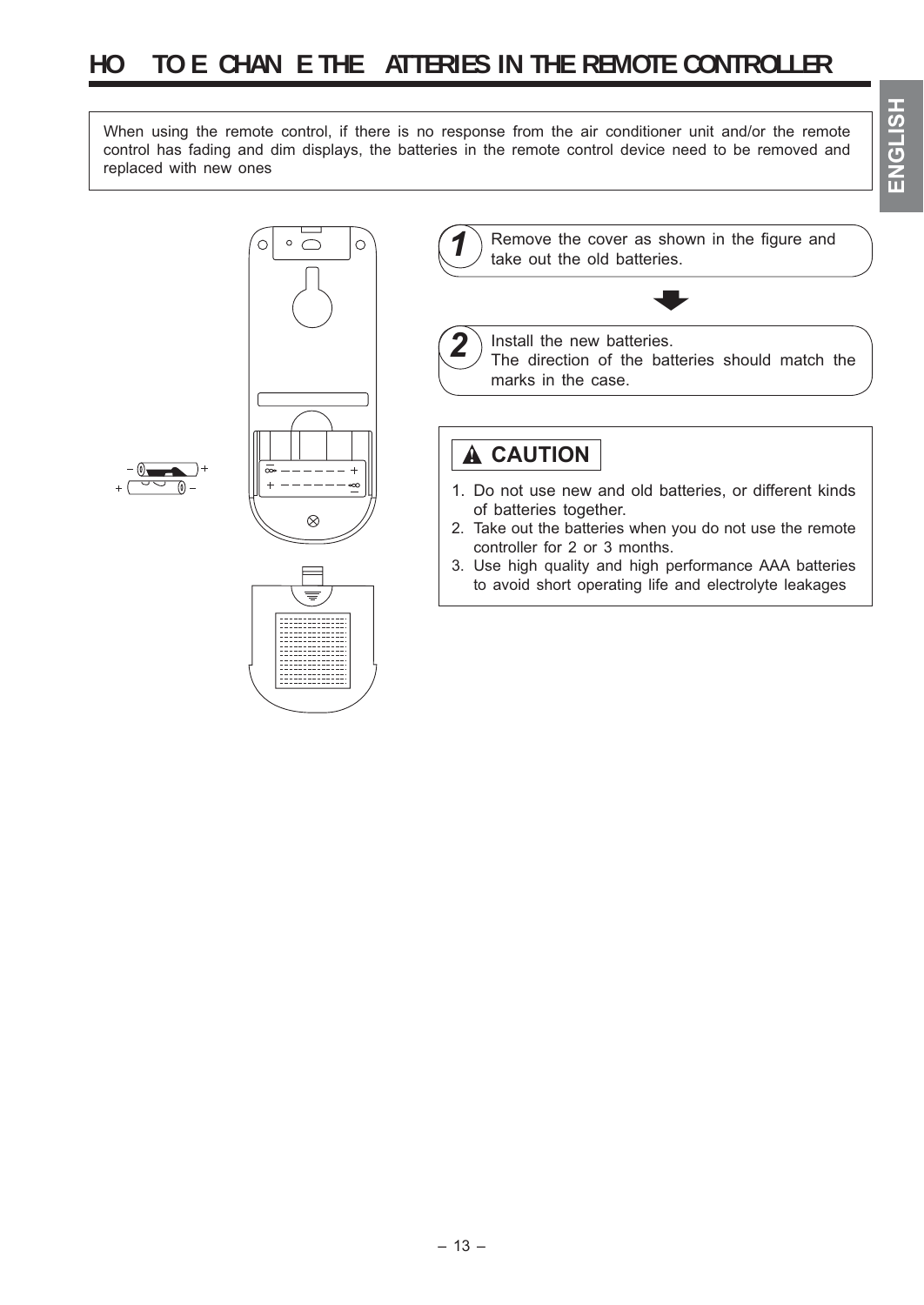

# **A** Warning **1 If is possible** to reduce heat entering the room through windows.



## **Do Not Forget To Clean The Air Filter Please Adjust Suitable Temperature**

Dusty air filter will reduce the air volume and the cooling efficiency. To prevent from wasting electric energy, please clean the filter every 2 weeks.



## **Ventilation Effective Usage Of Timer**

At night, please use the "OFF or ON timer operation mode", together with your wake up time in the morning. This will enable you to enjoy a comfortable room temperature. Please use the timer effectively.



## **For Baby And Children**

Please pay attention to the room temperature and air flow direction when operating the unit for baby, children and old folks who have difficulty in movement.

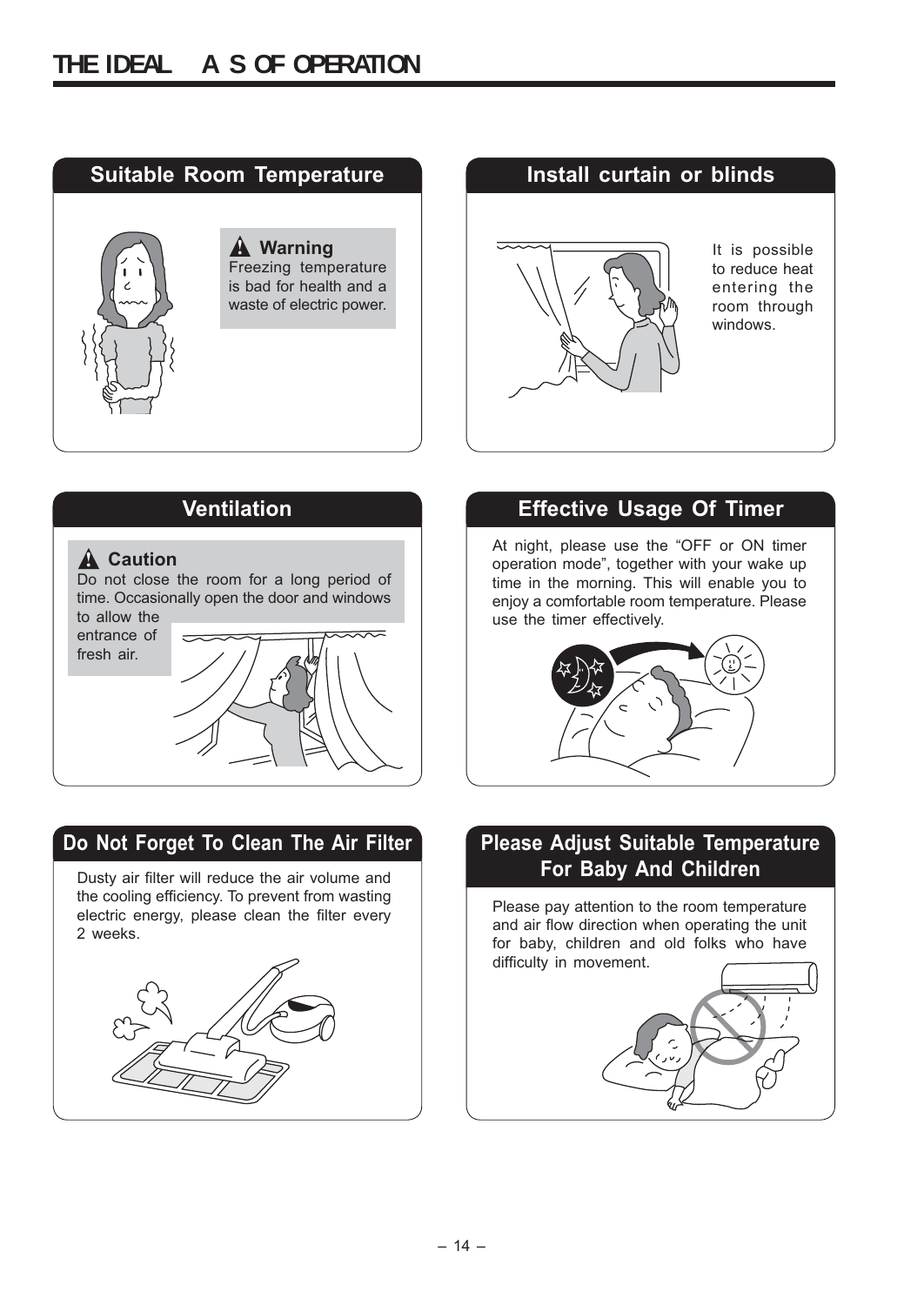## **The Air Conditioner And The Heat Source In The Room**

### $\hat{A}$  Caution

If the amount of heat in the room is above the cooling capability of the air conditioner (for example: more people entering the room, using heating equipments and etc.), the preset room temperature cannot be achieved.



## **Not Operating For A Long Time**

When the indoor unit is not to be used for a long period of time, please switch off the power from the mains. If the power from mains remains "ON", the indoor unit still consumes about 8W in the operation control circuit even if it is in "OFF" mode.



## **When Lightning Occurs**

#### **Warning !**

To protect the whole unit during lightning, please stop operating the unit and remove the plug from the socket.



## **Interference From Electrical Products**

#### $\hat{A}$  Caution

To avoid noise interference, please place the indoor unit and its remote controller at least 1m away from electrical products.

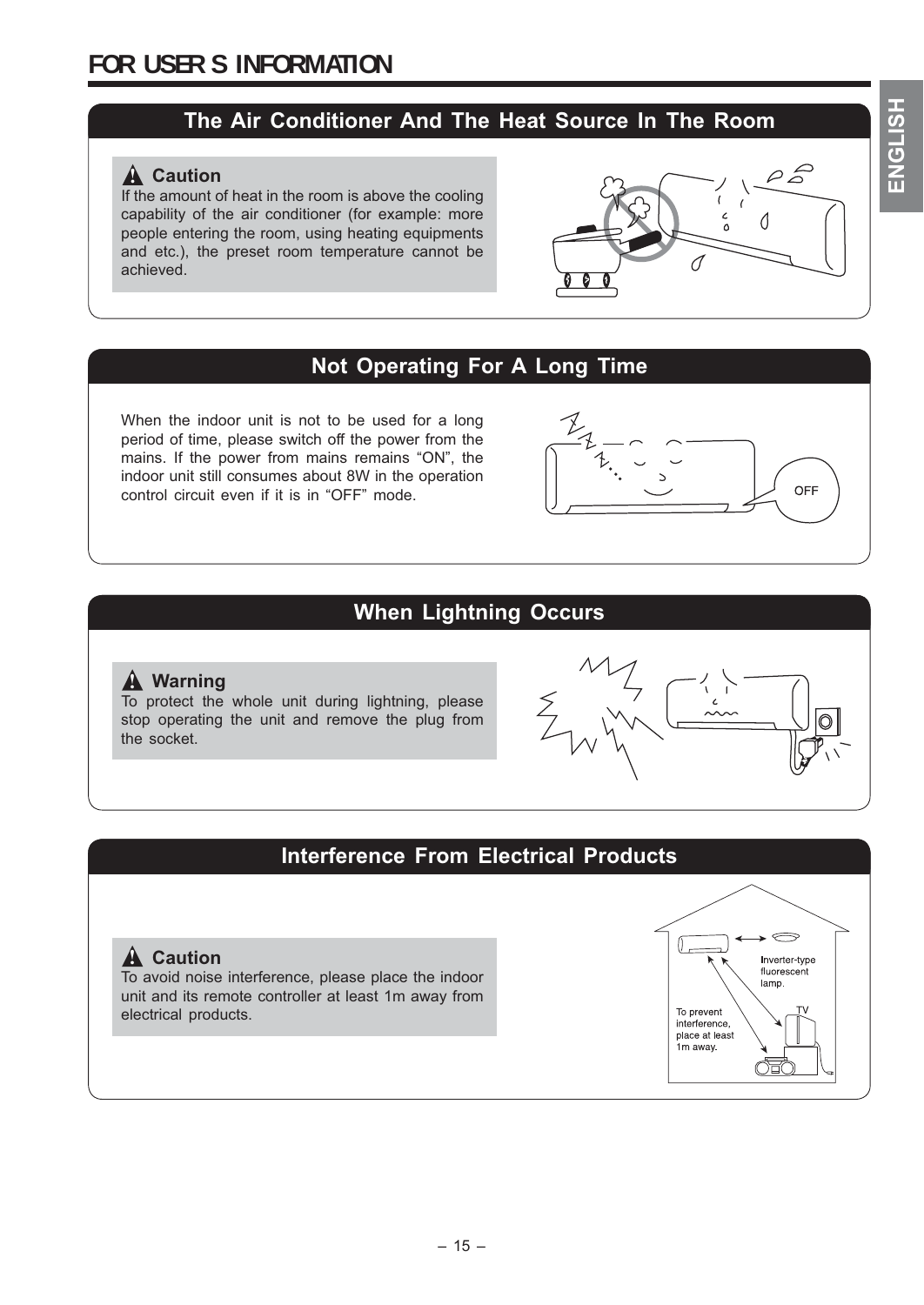## **! CAUTION**

Cleaning and maintenance must be carried out when filter lamp lights. Before cleaning, stop operation and switch off the power supply.



#### *1* **Open the front panel**

● Pull up the front panel by holding it at both sides with both hands.



#### *Remove the pre-filter*

● Push upward to release the claws and pull out the filter.



#### **Attaching the air purifying filters**

**! CAUTION**

Do not bend the air purifying filter as it may cause damage

• Attach the air purifying filters to the frame by gently compress its both sides and release after insertion into pre-filter frame.



Claws (4 places)



#### **Attach the pre-filters**

to the structure.

- Attach the pre-filters by ensuring that the surface written "FRONT" is facing front.
- After attaching the pre-filters, push the front panel at three arrow portion as shown in figure and close it.



#### **NOTE**

- In case of removing the air purifying filters, please follow the above procedures.
- The cooling capacity is slightly weakened and the cooling speed becomes slower when the air purifying filters are used. So, set the fan speed to "HIGH" when using it in this condition.
- Air purifying filters are washable and can be use in 1 year time. Type number for this air purifying filter is <SPX-CFH7>. Please use this number for ordering when you want to renew it.
- Do not operate the air conditioner without pre-filter. Dust may enter the air conditioner and fault may occur.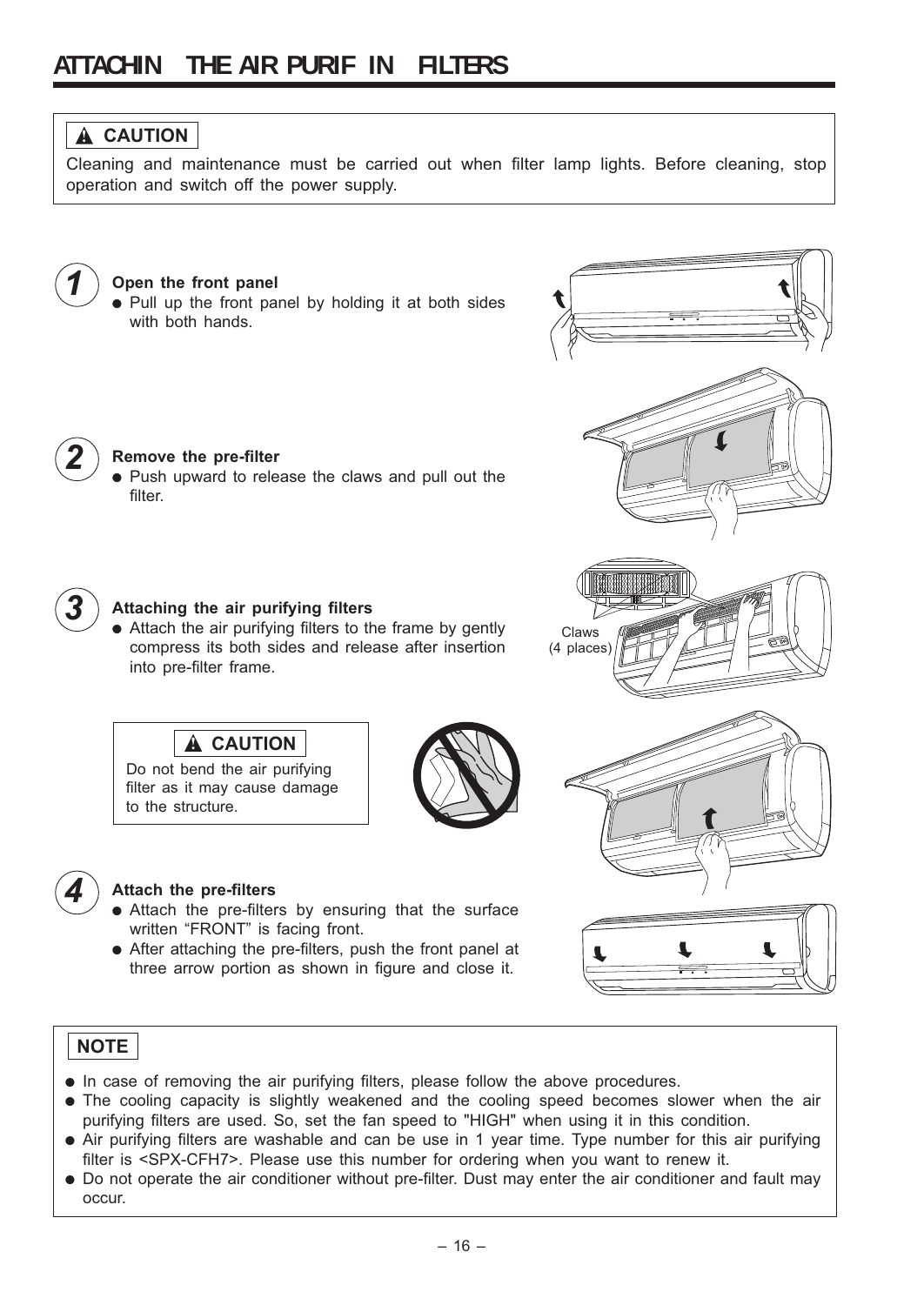### **! CAUTION**

Cleaning and maintenance must be carried out when filter lamp lights. Before cleaning, stop operation and switch off the power supply.

#### **1. PRE-FILTER**

Clean the pre-filter, as it removes dust inside the room. In case the pre-filter is full of dust, the air flow will decrease and the cooling capacity will be reduced. Further, noise may occur. Be sure to clean the filter following the procedure below.

#### PROCEDURE

Open the front panel and remove the filter • Gently lift and remove the air purifying filter from the filter frame.

Vacuum dust from the pre-filter and air purifying filter using vacuum cleaner. If there is too much dust, rinse under running tap water and gently brush it with soft bristle brush. Allow filters to dry in shade.



- **3** Re-insert the air purifying filter to the filter frame. Set the pre-filter with "FRONT" mark facing front, and slot them into the original state.
- After attaching the pre-filters, push the front panel at three arrow portions as shown in figure and close it.



#### **NOTE:**

*2*

• Air purifying filter should be cleaned every month or sooner if noticeable loading occurs. When used overtime, it may loose its deodorizing function. For maximum performance, it is recommended to replace it every 1 year depending on application requirements.

### **! CAUTION**

- Do not wash with hot water at more than 40°C. The filter may shrink.
- When washing it, shake off moisture completely and dry it in the shade; do not expose it directly to the sun. The filter may shrink.
- Do not use detergent on the air purifying filter as some detergent may deteriorate the air purifying filter electrostatic performance.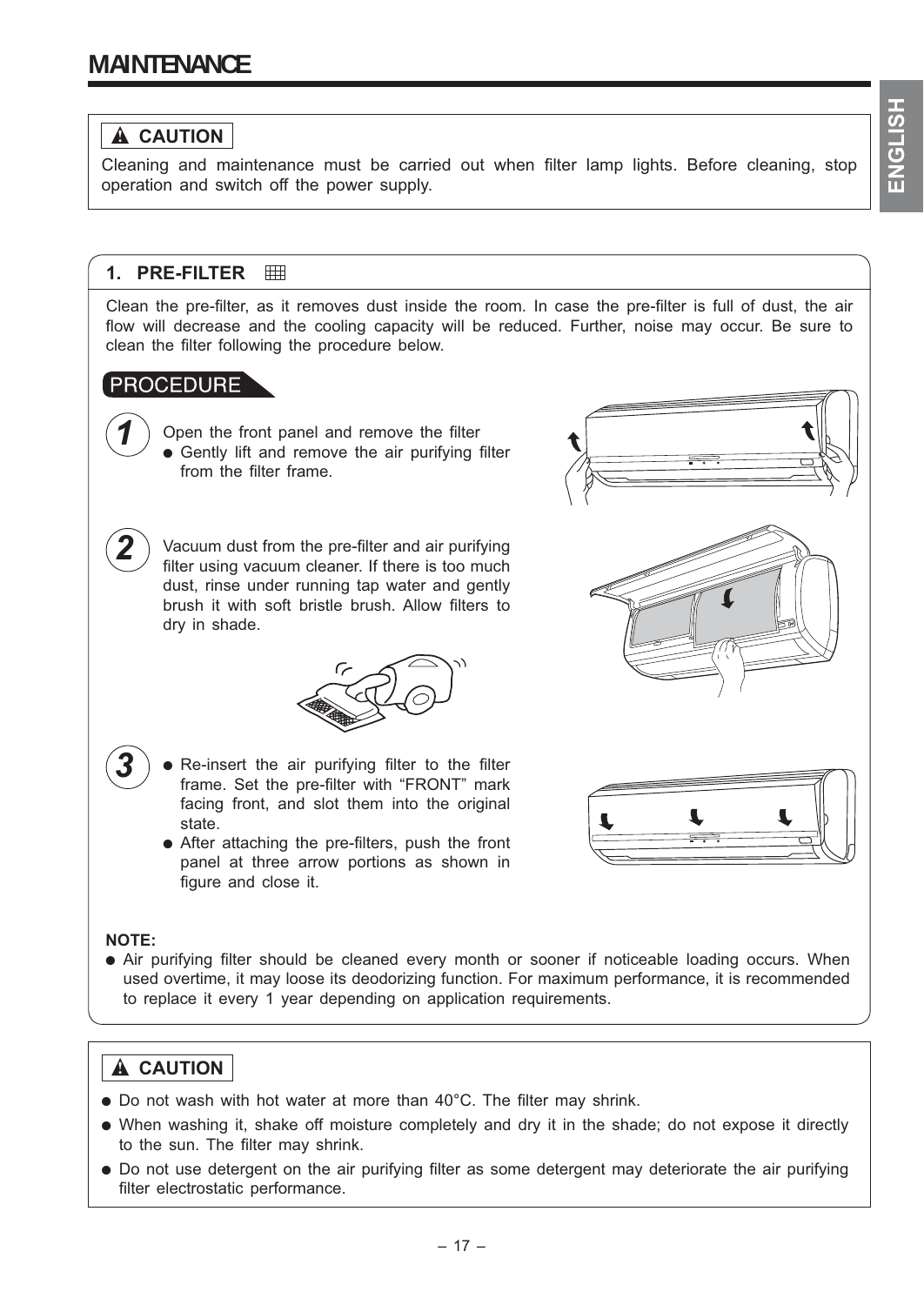#### **2. Washable Front Panel**

- Remove the front panel and wash with clean water. Wash it with a soft sponge. After using neutral detergent, wash thoroughly with clean water.
- When front panel is not removed, wipe it with a soft dry cloth. Wipe the remote controller thoroughly with a soft dry cloth.
- Wipe the water thoroughly. If water remains at indicators or signal receiver of indoor unit, it causes trouble.

 Method of removing the front panel. Be sure to hold the front panel with both hands to detach and attach it.

Removing the Front Panel



● When the front panel is fully opened with both hands, push the right arm to the inside to release it, and while closing the front panel slightly, put it out forward.

Attaching the Front Panel Projection Flange

● Move the projections of the left and right arms into the **Flanges** in the unit and securely insert them into the holes.

## **! CAUTION**

- Do not splash or direct water to the body of the unit when cleaning it as this may cause short circuit.
- Never use hot water (above 40°C), benzine, gasoline, acid, thinner or a brush, because they will damage the plastic surface and the coating.



#### **3. MAINTENANCE BEFORE LONG OFF PERIOD**

- Run the unit by setting the operation mode to  $\hat{\mathbb{O}}$ (CIRCULATION), the temperature to 16°C and the fan speed to HI for about half a day on a fine day, and dry the whole of the unit.
- Switch off the power plug.

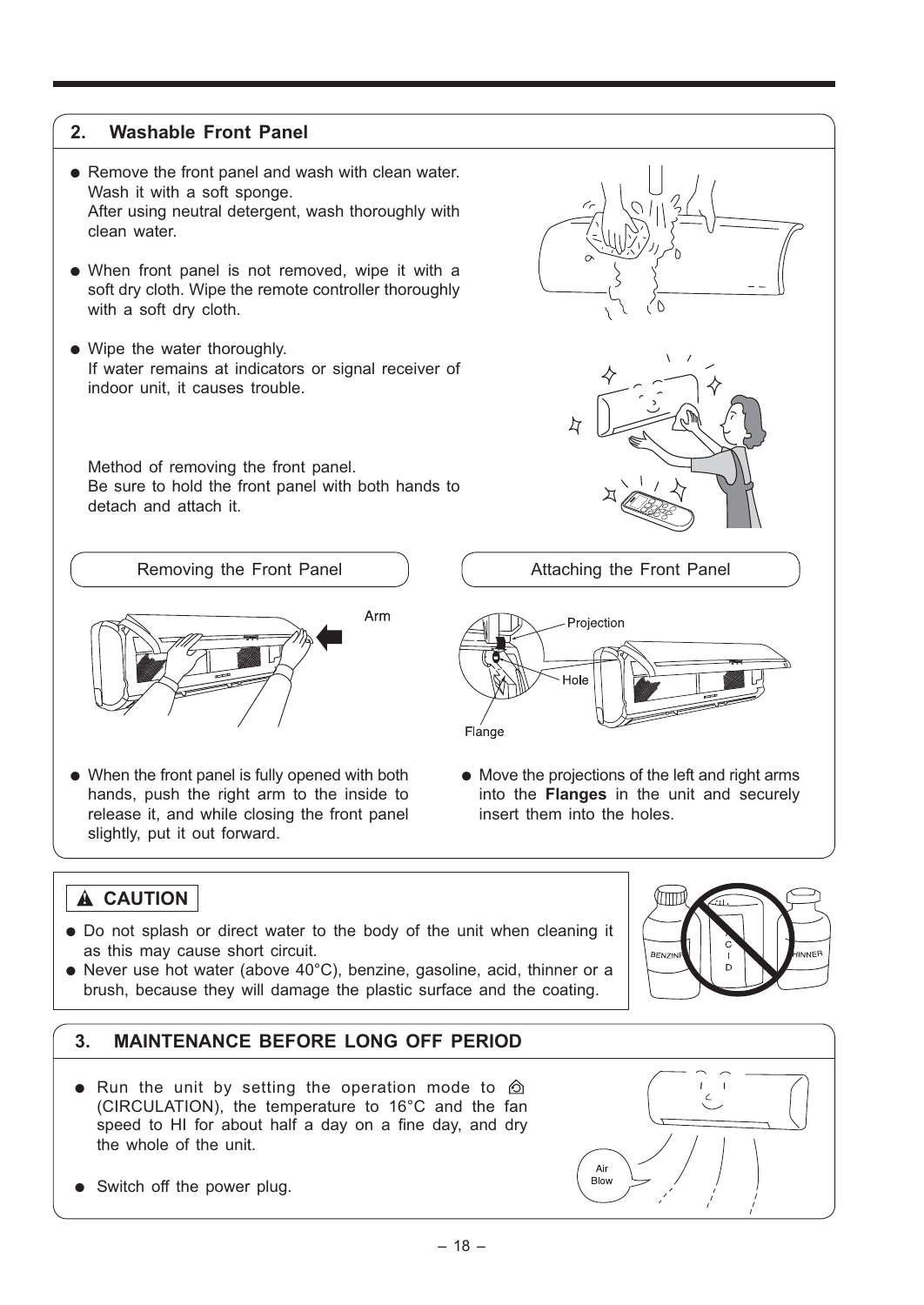## **A** CAUTION

- Please use earth line. Do not place the earth line near water or gas pipes, lightning-conductor, or the earth line of telephone. Improper installation of earth line may cause electric shock.
- A circuit breaker should be installed depending on the mounting site of the unit. Without a circuit breaker, the danger of electric shock exists.

#### **IMPORTANT**

The wires in this mains lead are coloured in accordance with the following code:

| Green-and-yellow : Earth |           |
|--------------------------|-----------|
| <b>Blue</b>              | : Neutral |
| <b>Brown</b>             | : Live    |

As the colours of the wires in the mains lead of this appliance may not correspond with the coloured markings identifying the terminals in your plug, proceed as follows:

The wire which is coloured green-and-yellow must be connected to the terminal in the plug which is marked with the letter E or by the earth symbol  $\bigoplus$  or coloured green or green-and-yellow.

The wire which is coloured blue must be connected to the terminal which is marked with the letter N or coloured black.

The wire which is coloured brown must be connected to the terminal which is marked with the letter L or coloured red.

#### **NOTE**

If the supply cord is damaged, it must be replaced by the special cord obtainable at authorized service/parts centers.

## **! CAUTION**

Cleaning and maintenance must be carried out only by qualified service personnel. Before cleaning, stop operation and switch off the power supply.

## **RE ULAR INSPECTION**

PLEASE CHECK THE FOLLOWING POINTS BY QUALIFIED SERVICE PERSONNEL EITHER EVERY HALF YEARLY OR YEARLY. CONTACT YOUR SALES AGENT OR SERVICE SHOP.

|   |         | Is the earth line disconnected or broken?                                                                   |
|---|---------|-------------------------------------------------------------------------------------------------------------|
|   |         | Is the mounting frame seriously affected by rust and is the<br>outdoor unit tilted or unstable?             |
| 3 | Confirm | Is the plug of power line firmly plugged into the socket?<br>(Please ensure no loose contact between them). |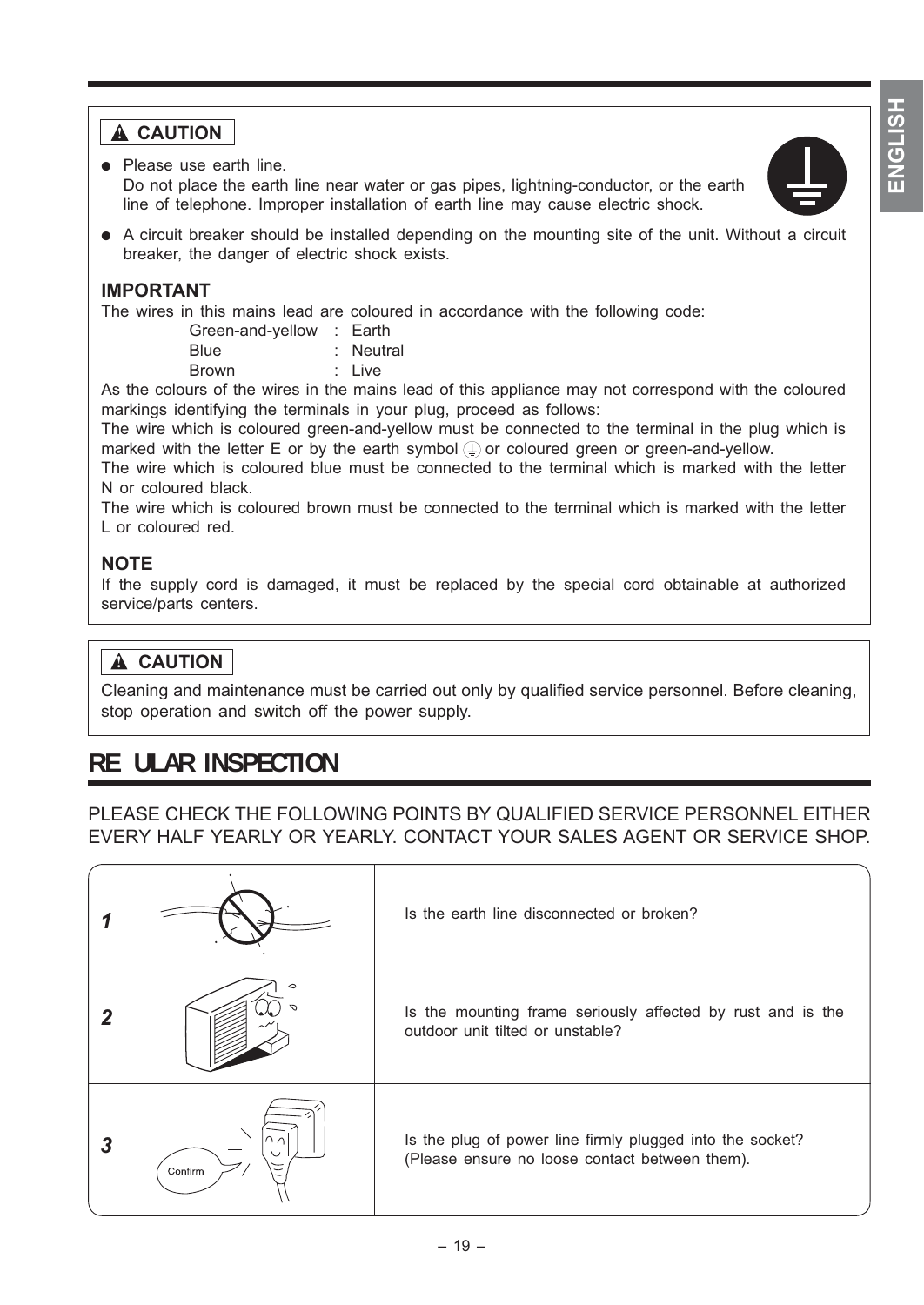#### **HEN AS IN FOR SER ICE CHEC THE FOLLO IN POINTS**

| <b>CONDITION</b>           | <b>CHECK THE FOLLOWING POINTS</b>                                                                                                                                                                                                                             |
|----------------------------|---------------------------------------------------------------------------------------------------------------------------------------------------------------------------------------------------------------------------------------------------------------|
| When it does not operate   | $\bullet$ Is the fuse all right?<br>Is the voltage extremely high or low?<br>Is the circuit breaker "ON"?                                                                                                                                                     |
| When it does not cool well | Was the air filter cleaned?<br>Does sunlight fall directly on the outdoor unit?<br>Is the air flow of the outdoor unit obstructed?<br>• Are the doors or windows opened, or is there any source<br>of heat in the room?<br>• Is the set temperature suitable? |



- Please contact your sales agent immediately if the air conditioner still fails to operate normally after the above inspections. Inform your agent of the model of your unit, production number, date of installation. Please also inform him regarding the fault.
- Power supply shall be connected at the rated voltage, otherwise the unit will be broken or could not reach the specified capacity.

#### Please note:

On switching on the equipment, particularly when the room light is dimmed, a slight brightness fluctuation may occur. This is of no consequence.

The conditions of the local Power Supply Companies are to be observed.

### **NOTE:**

If the supply cord is damaged, it must be replaced by the manufacturer, its service agent or similarly qualified person in order to avoid a hazard.